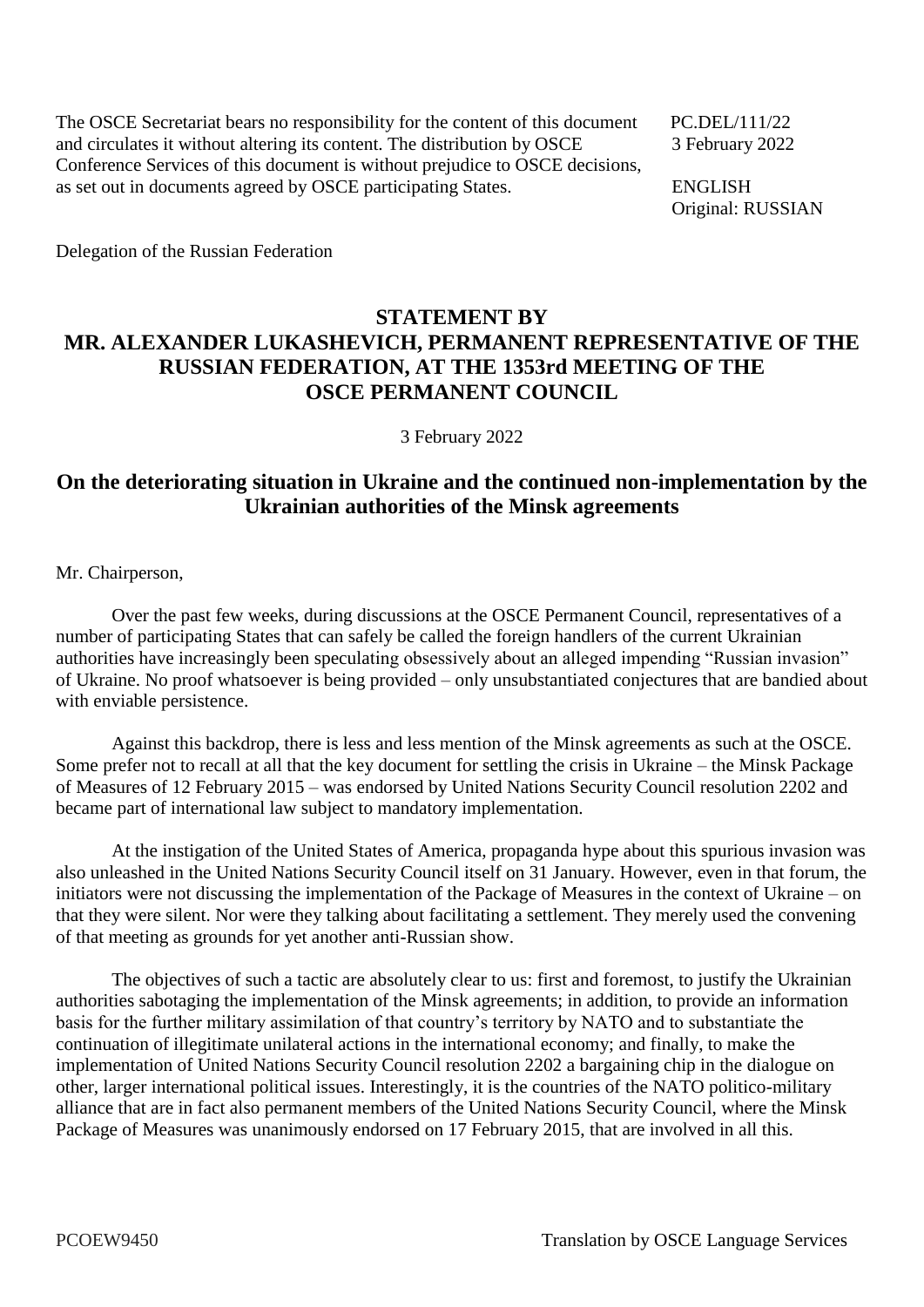The scenario of a deliberate escalation of tensions in eastern Ukraine also includes intensified deliveries of foreign weapons and military equipment to the Ukrainian Government, something that is not consistent with paragraph 10 of the Package of Measures. Further aircraft arrived from the United States and the United Kingdom this past week. For example, according to the Ministry of Defence of Ukraine, some 500 tonnes of US-manufactured lethal weapons and ammunition alone have been shipped recently. In that context, the wise saying by the famous Russian writer Anton Chekhov 130 years ago comes to mind: "One must never place a loaded rifle on the stage if it isn't going to go off." My esteemed partners, who are you planning on shooting at and where? At the civilians of Donbas? Speaking of which, ammunition of the calibre employed in NATO countries is already being used to shell Donbas. Infrastructure facilities, among other things, are under threat. For example, on 29 January, the Donetsk authorities recorded the use of 60 mm mortar shells against the electrical substation in Olenivka.

The US and UK Governments have not only sent thousands of different missile systems and grenade launchers to Ukraine, but have also organized training courses for Ukrainian military personnel on their use in urban areas. Earlier, during joint exercises with NATO, the Ukrainian armed forces had practised offensive operations on the same terrain.

Representatives of NATO countries have recently been arguing that the Alliance is allegedly "exclusively defensive" in nature. We shall not recall now the actions of NATO countries in Yugoslavia, Iraq, Libya and other States, which were carried out in circumvention of international law and claimed many civilian lives. Let us merely recall that the argument about the "defensive" motives of NATO activities, including in relation to Ukraine, is refuted by the provisions of the memorandum of understanding signed back in 2004 between the Cabinet of Ministers of Ukraine and the Supreme Headquarters Allied Powers Europe. It clearly states that the format of Ukraine's co-operation with NATO includes support not only for the Alliance's tactical and training objectives, but also for strategic ones, including "offensive operations".

It might also be recalled here that Ukraine's doctrinal documents, adopted under the superintendence of its foreign handlers, allow for the possibility of using military force against the territory of a neighbouring State, or the fact that the President of Ukraine, Volodymyr Zelenskyy, recently decided to increase the Ukrainian armed forces by another 100,000 personnel in the foreseeable future. All this does not at all add to the security of the pan-European space.

We regret that Poland, which has only just embarked on its Chairmanship of the OSCE, recently joined in "pumping" Ukraine full of lethal weapons. A military transport aircraft loaded with the first cargo arrived from Warsaw on 30 January. The decision to supply Piorun (Thunderbolt) man-portable air defence systems has been approved. Polish Prime Minister Mateusz Morawiecki even mentioned the possibility of supplying unmanned aerial vehicles, failing to mention that their use has been prohibited under paragraph 7 of the Minsk Memorandum and by the ceasefire-strengthening measures of 22 July 2020. Are such actions consistent with the role assigned to the OSCE Chairmanship? To say nothing of the commitments undertaken within the framework of our Organization to refrain from deliveries of lethal weapons to crisis regions.

Information has already become public about the forthcoming visit by the Chairperson-in-Office, Minister for Foreign Affairs of Poland Zbigniew Rau, to Ukraine, which is expected to begin on 9 February. He also intends to travel to Donbas, albeit only to the part controlled by the Ukrainian Government, without visiting Donetsk and Luhansk. As we see it, providing military and political support to one of the parties to the conflict and ignoring the representatives of Donbas is not the best start as an "honest broker" seeking to facilitate a settlement. We urge our Polish colleagues to think seriously about this.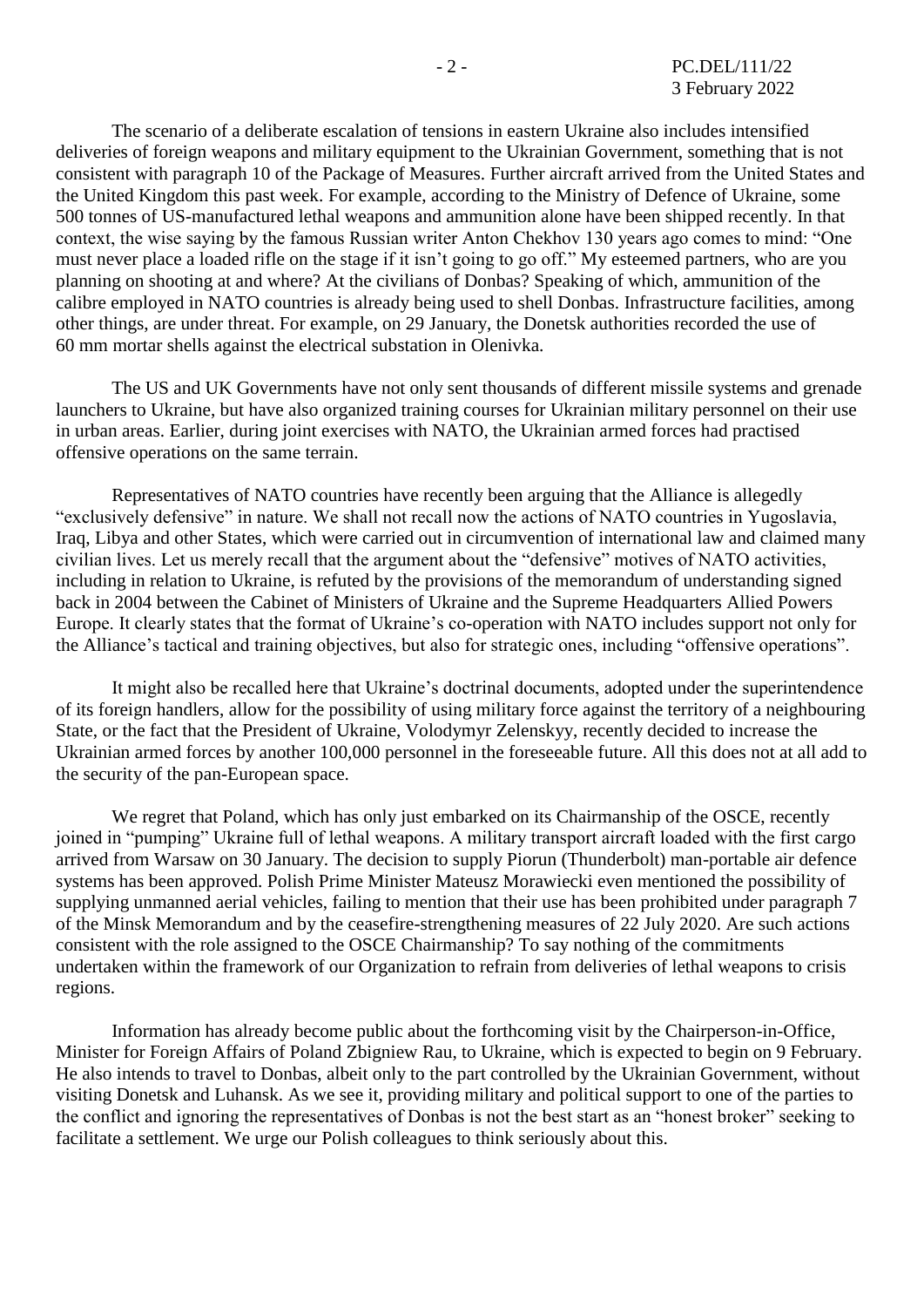Incidentally, we are witnessing another wave of "political tourism" to Ukraine. Against the backdrop of a deep domestic political crisis in his own country, British Prime Minister Boris Johnson did not let this opportunity slip through his fingers. The aforementioned Polish Prime Minister, Mr. Morawiecki, and Turkish President Recep Tayyip Erdoğan have also visited Kyiv. The Foreign Ministers of Germany, France, Austria, the Czech Republic and Slovakia are planning to visit the Ukrainian capital this week or next.

We wonder whether there will be any reaction on their part to the position recently voiced by the Secretary of the National Security and Defence Council of Ukraine, Oleksii Danilov, to the effect that the authorities in Kyiv have no intention of implementing the Minsk agreements at all. On 31 January, in an interview with Associated Press, he said that the "fulfilment of the Minsk agreements would mean the country's destruction" and that at the time they were signed "it was already clear for all rational people that it's impossible to implement those documents". Furthermore, the Ukrainian official took it upon himself to warn the West against pressuring the Ukrainian Government into fulfilling the Minsk deal because, in his opinion, this "would be dangerous for the country" and could "lead to a very difficult internal situation".

On 1 February, President Zelenskyy reinforced this point, saying that he was "not satisfied with all the clauses of the Minsk agreements". He immediately clarified: "We are big boys and must do something that can de-occupy our territories, in particular protect our State in one form or another." On the same day, in an interview with the Polish newspaper *Rzeczpospolita*, Ukrainian Foreign Minister Dmytro Kuleba, speaking about Donbas, stated that the region would not receive "any special status".

It seems that the "big boys", and Zelenskyy considers himself to be among them, should take a more responsible approach to implementing United Nations Security Council resolution 2202 and fulfilling as soon as possible the Minsk Package of Measures aimed at restoring Ukraine's territorial integrity on the basis of direct dialogue with the authorities in Donetsk and Luhansk in the interests of lasting and sustainable peace.

So, we ask again: will there be any public assessment, not least on the part of the OSCE Chairmanship, of the statements about the *de facto* withdrawal from the Minsk process made by the Secretary of the National Security and Defence Council headed by President Zelenskyy? It is noteworthy that these statements were made only a few days after the 26 January meeting of the foreign policy advisers to the Normandy Four leaders in Paris – there the Ukrainian representative instead declared his commitment to the Minsk agreements.

The dichotomy in the approach of the Ukrainian authorities, whose representatives simultaneously talk about the need to clear the way for diplomacy and in the same breath reject the Minsk agreements and justify a solution to the so-called "Donbas problem" by force, is quite revealing. Some would say that this is a "disease of inexperience" among fledgling politicians, the problems of a "young democracy", the lack of a vertical power structure and so forth.

The reality reveals something quite different: the statements they made about commitment to the Minsk agreements are just a smokescreen. The current Ukrainian authorities, who came to power on a wave of public desire for peace and dialogue with Donbas, continue instead to bank on a military solution to the conflict in eastern Ukraine. Under pressure from militant nationalists and at the instigation of their foreign handlers, they are shying away from a political settlement on the basis of the Minsk agreements signed seven years ago. One thing is clear: the only alternative to the Minsk agreements is to start a new cycle of fratricidal war in eastern Ukraine. And this appears to be exactly what the Ukrainian Government is aiming at, as evidenced by the signs of preparations for armed provocations in Donbas.